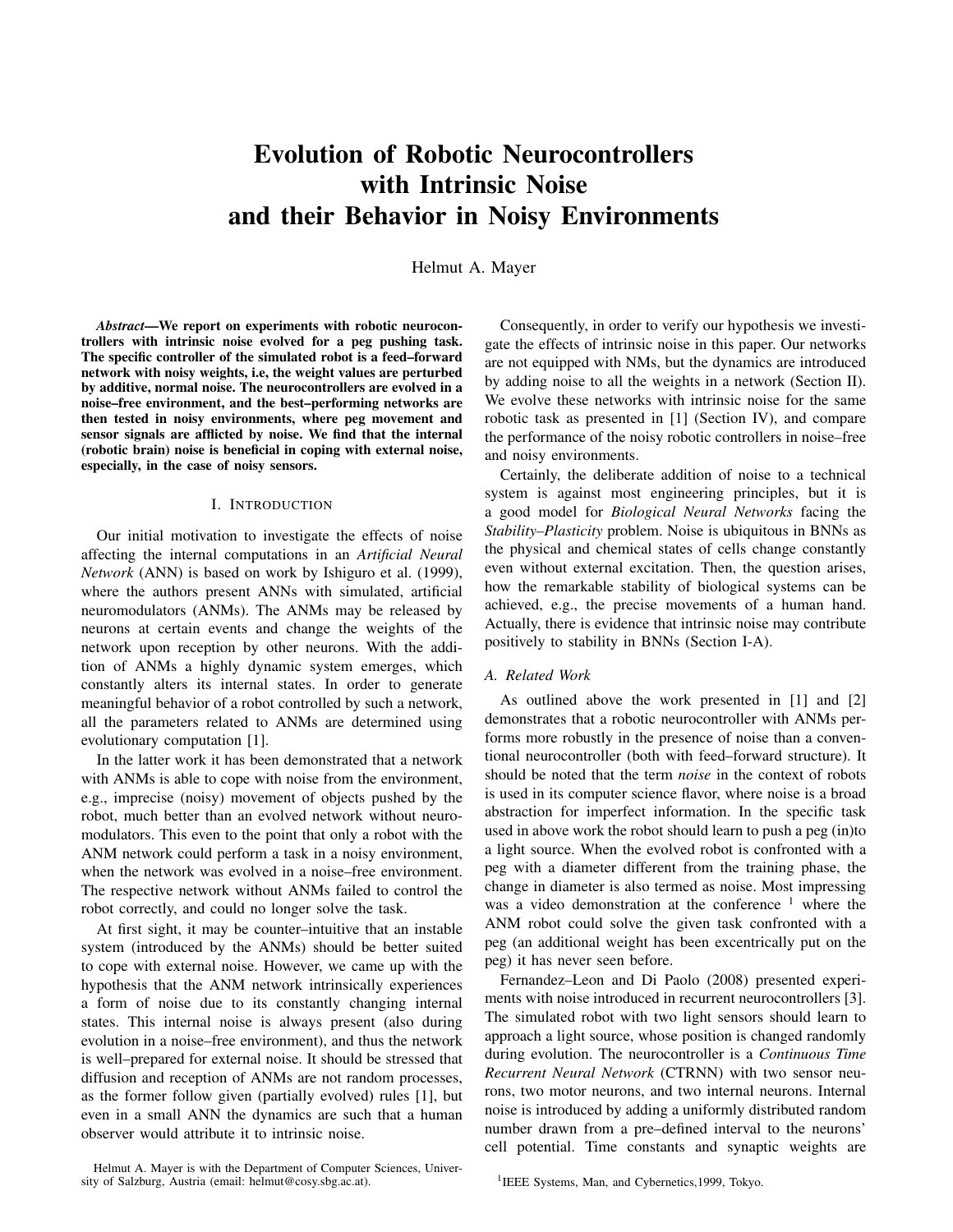evolved using a real–valued encoding. Neurocontrollers generated with neural noise present during evolution exhibited higher robustness against neural noise in tests after evolution. Inspecting specific neurocontrollers the authors suggest that evolution finds neural systems resistant to the effects of bifurcation. Specifically, it is argued that the evolved systems either stay within the basin of an attractor, or experience bifurcations to attractors, which are functionally similar. Also, it is mentioned "that evolution may find solutions for which noise is advantageous" [3].

#### II. THE NOISY NEUROCONTROLLER

The neurocontroller being a sensori-motor network with noisy weights is sketched in Figure 1.



Fig. 1. The neurocontroller with exemplary noisy weights.

The only difference to a conventional feed–forward neurocontroller are the weights, which change its value due to noise with each update of sensor data. I.e., with every recall of the network, the weights are floating around their mean values. Note that in Figure 1 only a few weights are associated with noise as an example, but in the noisy neurocontroller all weights are affected by noise.

The noise model is based on additive normal noise, so the noisy weight values w' change according to  $w' =$  $\overline{w}$  +  $N(0, \sigma)$ . The constant mean value  $\overline{w}$  is determined by evolution, and the standard deviation  $\sigma = \nu_w \ \overline{w}$  with  $\nu_w$  being the weights' noise level, which is set by the experimenter so as to investigate varying degrees of noise. Note that this noise model assigns a different  $\sigma$  to each weight, which arguably models noise in BNNs, where more efficient synapses with larger amounts of neurotransmitters may generate more noise than those with smaller amounts. Additional biological evidence for this noise model can be gathered from (signal–dependent) motor noise, which increases approximately linearly with the amplitude of the motor command signal [4].

#### III. GENETIC ENCODING

In many approaches evolving neurocontrollers the network structure is pre–defined and the weights are evolved. Here, we also subject the number of hidden neurons, and the connectivity to evolutionary processes, hence network structure is evolved in combination with the weights. Weights, neurons, and connections are directly encoded using bit strings on three chromosomes, respectively.

This multi–chromosomal representation [5], technically, eases the addition of parameter sets (e.g., activation function parameters could be added on a fourth chromosome), and allows different encodings on different chromosomes (e.g., bits for neurons and real values for weights [6]). With the biologically motivated introduction of *Chromosome Shuffling* [5] recombination is performed on two levels. First, corresponding chromosomes of two parents are exchanged with a shuffle probability  $p_s = 0.5$ , then conventional crossover is performed within the single chromosomes (Figure 2).



Fig. 2. Multi–chromosomal representation of neurocontroller with chromosome shuffling and 2–point crossover.

With chromosome shuffling complete parameter sets, e.g., the connectivity of the network, may be exchanged between parents, but still, crossover (and mutation) may introduce local alterations. The number of hidden neurons is set to a maximal value before the start of evolution, which is able to prune some or all hidden neurons. The number of input and output neurons is fixed. All the possible links (including short-cut connections from input to output) are encoded on the links chromosome. The presence or absence of a connection is encoded by a single bit. The weights are encoded in a similar fashion, however, each weight is encoded by 8 bits mapped to the real interval  $[-10, 10]$ . If a neuron is pruned, all associated links and weights become irrelevant.

#### IV. EXPERIMENTAL SETUP

Experiments with the *Peg Pushing Task* are executed with a cycle time  $t_c = 0.1s$  in the Java simulator framework SIMMA developed at our institution. The task and most parameter settings are taken from [2], as our initial intention was to investigate, whether the performance of neurocontrollers with neuromodulators could be explained by the intrinsic noise the modulators introduce.

The cylindrical robot shown in Figure 3 is equipped with six infra-red sensors (at positions  $-90^{\circ}$ ,  $-45^{\circ}$ ,  $-10^{\circ}$ , 10◦ , 45◦ , 90◦ w.r.t. the heading direction of the robot) for detection of the peg, and three light sensors (at positions  $-9^{\circ}$ , 0°, and 9° w.r.t. heading) for detection of the light source [2].

The infra-red sensor signal  $s_i$  is given by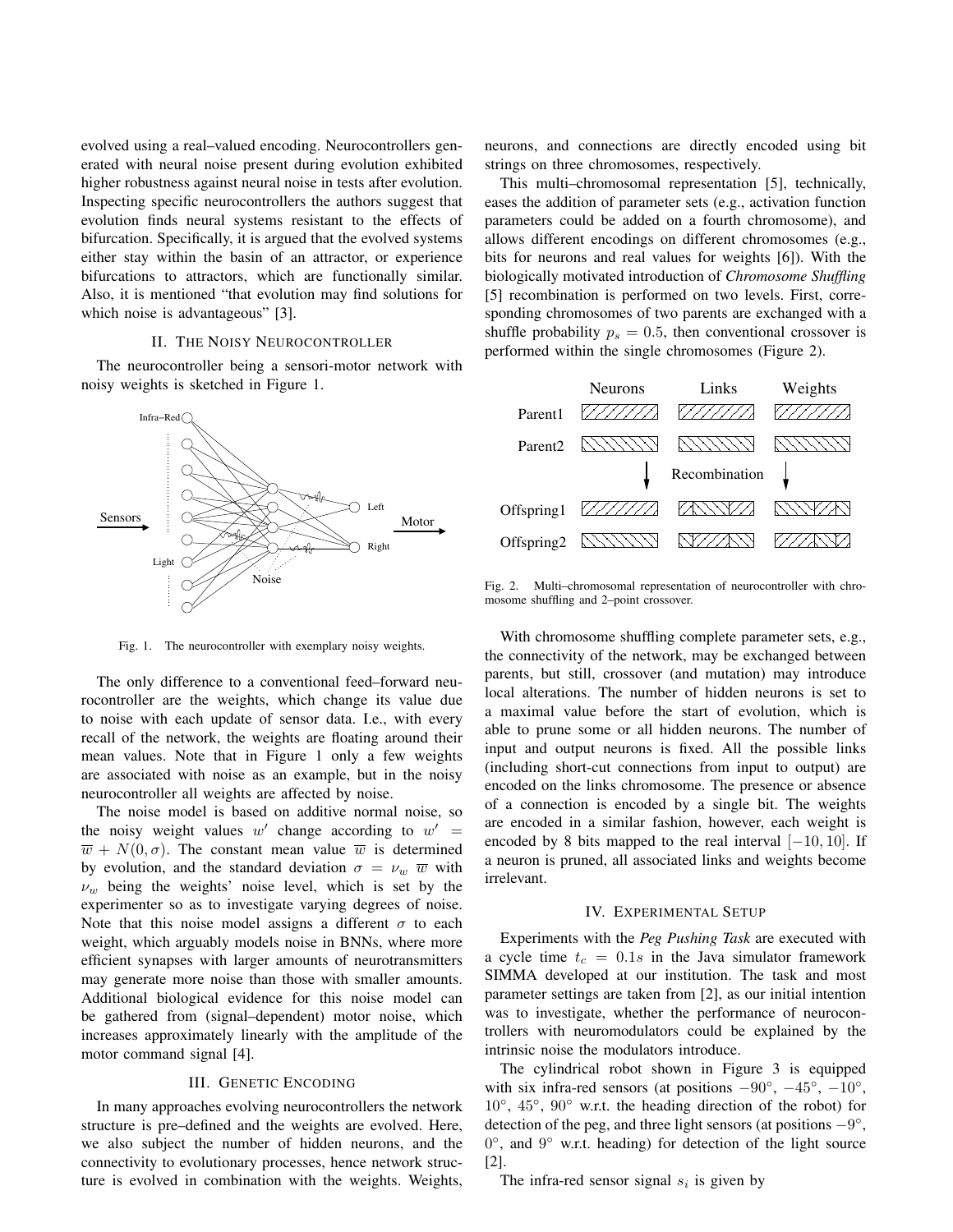$$
s_i = \frac{1}{1 + \exp(0.65 \ d_p - 14 \ \cos(1.3 \ \alpha))},\tag{1}
$$

where  $d_p$  is the distance from the sensor position to the nearest point of the peg, and  $\alpha$  is the angle between sensor direction and center of peg direction.

The light sensor signal  $s_l$  in case of the sensor being outside the light source is given by

$$
s_l = (r_l/d_l)(1 - \frac{2 \alpha}{\delta_a}), \qquad (2)
$$

where  $r_l$  is the radius of the light source (spot),  $d_l$  is the distance from the sensor to the center of the light source,  $\alpha$  is the angle between sensor direction and center of light source direction, and  $\delta_a$  is the aperture angle of the sensor. The aperture angle  $(18^{\circ}$  for all light sensors) characterizes the angular sensitivity. If light is outside the angular range given by  $\delta_a$ , the sensor does not detect anything. If the sensor is inside the light source,  $s_l$  becomes 1.

The basic structure of the neurocontroller is a *One–Hidden Layer* network with nine input neurons (no bias, no activation function (AF)) for the sensor signals, a maximum of four hidden neurons (with bias and AF), and two output (motor) neurons (no bias, with AF). The activation function is defined to be the logistic function. The (left and right) motor values in the range of [0.0, 1.0] generated by the network are linearly transformed to the range  $[-0.5, 0.5]$  so as to cover both motor directions (negative values are backward).



Fig. 3. The cylindrical robot.

### *A. The Peg Pushing Task*

In this task the simulated robot is placed in a rectangular arena  $(1.05 \times 0.70$ m) and should learn to move a peg into the center of a light source. The peg is a small circular disc with a radius  $r = 2$  cm, and the light source is a circular spot  $(r = 6$  cm) emitting light.

During evolution the fitness of each controller is evaluated in ten episodes of 30 seconds each. At the beginning of each episode the robot is placed at  $(0.15, 0.35)$  (coordinate origin is at upper left corner of the arena) with random orientation. The peg at  $(0.23, 0.35)$  is in contact with the robot, while the light source is stationary at  $(0.85, 0.35)$  (Figure 4). The episode fitness (Equation 3) is given by the position of the peg as

$$
f_e = (1 - \frac{d_{ps,T}}{d_{ps,0}})^2,
$$
\n(3)

with  $d_{ps,T}$  being the distance between the centers of peg and light source at the end of the episode, and  $d_{ps,0} = 0.62$ the very distance at the start of the episode. The final fitness of a neurocontroller, then is the mean of all episode fitness values. Note that the square function in Equation 3 (taken from [2]) does not properly discriminate between pegs pushed further away from the light source and those moved towards the light source, e.g., a fitness of  $(0.2)^2$ (towards light) is equal to  $(-0.2)^2$  (away from light). Still, it is sufficient to evolve well–performing robots.



Fig. 4. The peg pushing task at the begin of an epsiode.

A single evolutionary run is set to 1,000 generations with a population size of 50 individuals (neurocontrollers). Each chromosome (Section III) experiences 2–point crossover with a crossover rate  $p_c = 0.6$ . Using binary tournament selection the parent generation is completely replaced by its children. In different runs we increase the noise level  $\nu_w$  of the neurocontroller in the range of  $[0.0 - 1.0]$  in steps of 0.05. Each run with a specific noise level is repeated 20 times. It is important to state that all evolutionary runs are executed in a noise–free environment, i.e., only the weights of the neurocontroller are affected by noise.

The best neurocontroller of each run is then tested in the presence of noisy pegs and noisy sensors with a noise level  $\nu$ in the range of  $[0.0 - 0.5]$  in steps of 0.05. The performance is measured exactly as during evolution (same setup in ten episodes), i.e., we again obtain fitness values, but this time for noisy neurocontrollers in noisy environments.

#### V. RESULTS

First, we present test results for the best robots of each of 20 runs, when the evolved neurocontrollers with intrinsic noise face a noisy peg.

#### *A. Peg Noise*

Peg noise is introduced by adding random numbers drawn from a normal distribution  $N(0, \sigma)$  to the components of the 2D peg position in each simulation step. The standard deviation  $\sigma = \nu_p * r_p$ , where  $\nu_p$  is the peg noise in the range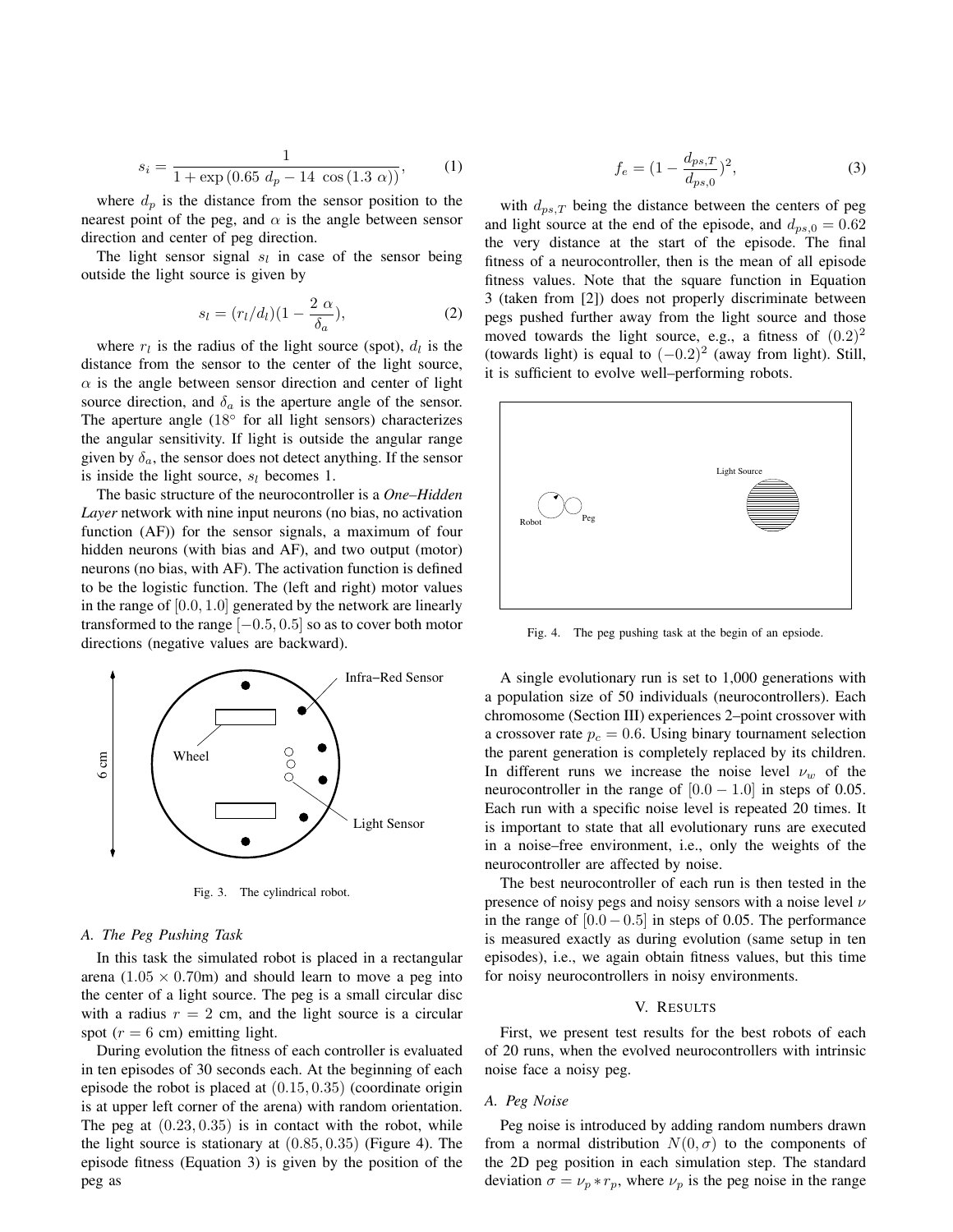of [0, 0.5], and  $r_p$  is the radius of the peg. Though, this is not an exact physical approach, it generally simulates irregular peg movements due to imperfect robot-, peg-, and ground surface.

In Figure 5 the average test fitness of the best 20 neurocontrollers with (small) noise levels  $\nu_w = 0.05 - 0.15$ (brain noise) is shown for various degrees of peg noise. The performance of the controllers without intrinsic noise  $(\nu_w = 0.0)$  serves as base line in the following figures <sup>2</sup>.



Fig. 5. Average test fitness of best neurocontrollers with little intrinsic noise in the presence of peg noise.

With the exception of the controllers with  $\nu_w = 0.10$  the performance is practically identical to the noise–free reference controllers. The same picture appears with increasing brain noise, however the performance in case of a noiseless peg drops (Figure 6).



Fig. 6. Average test fitness of best neurocontrollers with medium intrinsic noise in the presence of peg noise.

The latter trend continues with even larger noise levels, as can be seen in Figure 7.

Even with large intrinsic noise levels the test fitness does not drop for a peg noise with  $\nu_p \ge 0.15$ , when compared to

<sup>2</sup>Due to space requirements we only present a subset of all recorded results

the noise-free reference controllers. Note that the networks with  $\nu_w = 1.0$  on average are even better than the base case, however this may not be statistically significant. Considering that the latter noise level for a weight  $w = 5.0$  makes it float somewhere between 0 and 10, this is a quite astonishing result. Even more so are those for sensor noise presented in the following section.

#### *B. Sensor Noise*

In case of noisy sensors all nine sensors (six infra–red and three ambient light sensors) of the robot are afflicted by noise. The noise–free sensor signal  $s$  is disturbed by additive normal noise according to  $s' = s + N(0, \sigma)$  with  $\sigma = \nu_s$  s. Again,  $\sigma$  is dependent on the current sensor value s and a noise level  $\nu_s$  generating the noisy sensor signal s'.

In Figure 8 the behavior of the best evolved robots with sensor noise and small intrinsic noise levels is depicted. Basically, fitness improves with noise in the neurocontroller, when compared to the base case without intrinsic noise. Though, increasing sensor noise degrades the robot's fitness, the degradation is alleviated by intrinsic noise.

A similar picture can be observed with medium (Figure 9) and heavy intrinsic noise (Figure 10), but at these higher noise levels the robot is nearly immune to sensor noise, as degradation is rather small. In fact, the fitness of the robotic brains with more noise is higher at a sensor noise level of 0.5 than those with less intrinsic noise. Loosely spoken, sensor noise is absorbed by intrinsic noise. E.g., with a brain noise (level) of 1.0 the robots with noise–free sensors have a mean fitness of 0.56, while the same robots with a sensor noise level of 0.5 average a fitness of 0.49 (Figure 10). Hence, the performance drops only slightly, when all the sensor signals fluctuate roughly in the range of  $\pm 50\%$ .

At low levels of sensor noise the robots with less intrinsic noise exhibit better fitness, as all neurocontrollers have been evolved using noise–free sensors. In simpler words, if there is no sensor noise, the intrinsic noise cannot be compensated (and vice versa).



Fig. 7. Average test fitness of best neurocontrollers with heavy intrinsic noise in the presence of peg noise.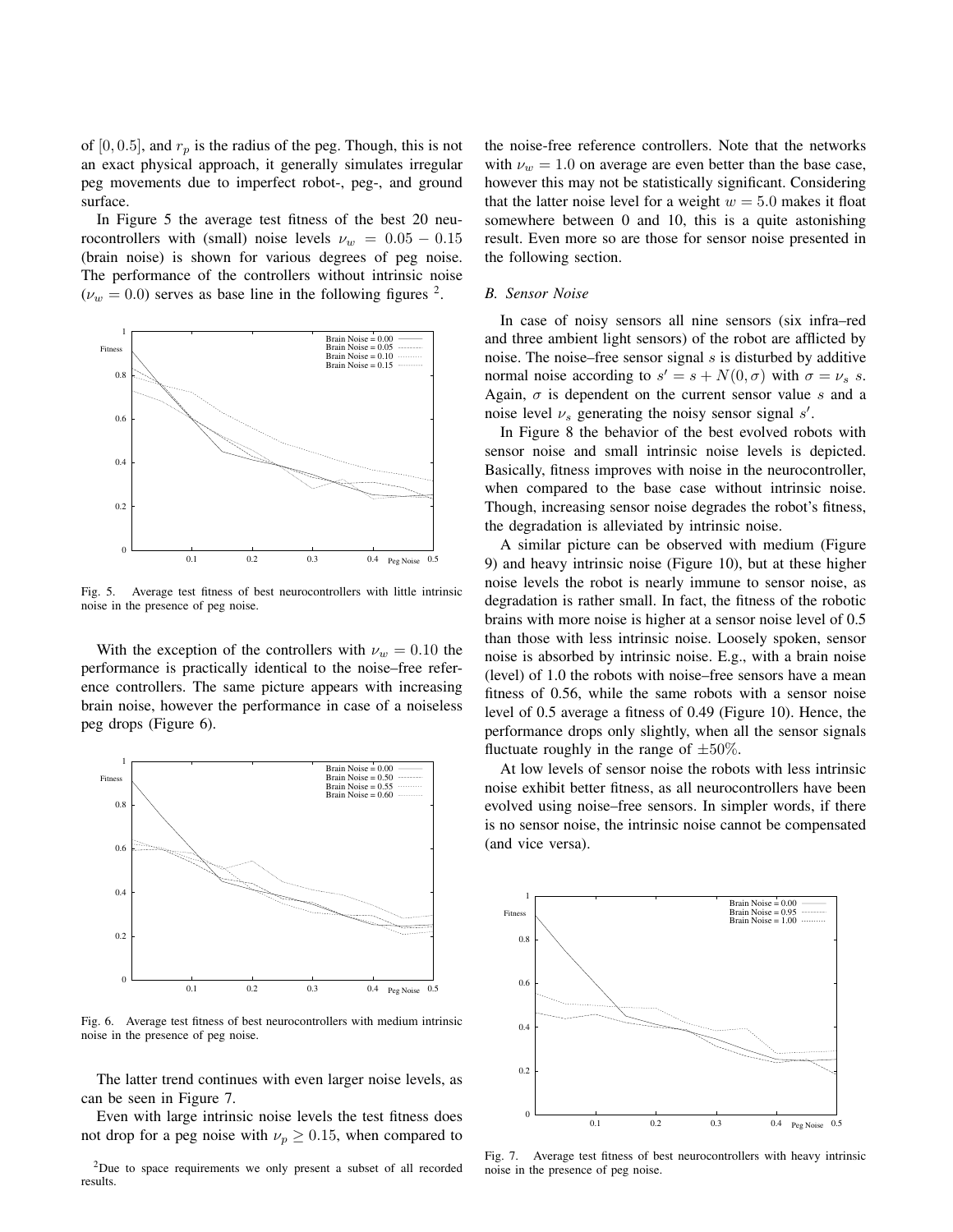# *C. Robot Behavior*

When studying the behavior of the robot using the best evolved neurocontrollers one can observe similarities and differences among the various robots. Though, robot, peg, and light have fixed (and identical) start positions throughout evolution, most evolved robots can cope with random start positions of all three objects in the arena. This is very likely based on the fact that during pushing the robot often loses the peg, hence it has to re–orientate in order to push the peg again in the right direction.

Basically, all robots exhibit three different modes of action, namely, i) locating the peg by rotating and moving towards the peg as soon as it is detected (locating action), ii) pushing the peg towards the light source (pushing action), and iii) circling around the light source once the peg is inside the light source (protecting action). Actually, only the pushing action is directly assessed by the fitness function (Equation 3), while locating is the consequence of occasional peg loss, and protecting is a by–product, which cannot be explained in terms of fitness. As soon as the peg is inside the light source, the only thing the robot should learn is to not touch the peg, again. Thus, moving away from the light source would also be a valid option, but none of all the observed robots chose this opportunity.

Various techniques for peg pushing emerged in different evolutionary runs. Without intrinsic noise some robots try to push the peg in a rather straight manner towards the light source. Though, this seems to be very efficient, it often results in peg loss, hence the robot has to turn around and reposition itself with respect to peg and light. A different pushing style is created by robots with rather irregular movements. These robots push the peg a short distance to the left, and then to the right (or vice versa), which in sum leads to a rather straight movement of the peg while reducing the risk of losing control of the peg.

The latter technique is essentially used by all robots with intrinsic noise, which in general leads to "shaky" movements. However, these irregular movements are used in a favorable way to push the peg efficiently. As a consequence, even robots with heavy brain noise are able to move the peg on a rather straight line, though their movements would suggest else. This kind of pushing action also helps in dealing with peg and sensor noise (also for robots without intrinsic noise).

Still, the most interesting result of above experiments is the huge performance difference between peg and sensor noise. With peg noise the performance decreases comparably for all levels of brain nose, while the latter seems to make the robots immune to sensor noise. This is even more remarkable, as with peg noise only the peg is a source of noise, but with sensor noise all nine sensors are noisy. A possible explanation to that phenomenon is that sensor noise yields a blurred image of the scene (all sensors are equally noisy), while peg noise produces a distorted one. Sensors close to the peg fully transmit the noisy peg moves, while the more distant sensors produce nearly the same signal regardless of the noise level of the peg. In this same metaphor brain noise also generates a blurred image, but cannot deskew a distorted image. In other words brain noise prepares the robot in dealing with a blurred image, as it is not really relevant, if the blurred image stems from internal or external noise.

# VI. SUMMARY

We have presented experiments with robotic neurocontrollers evolved for a task, where the robot should push a peg (in)to a light source. The specific interest in this work was the investigation of the effects of noise inside the neurocontrollers. In a simulator we evolved neurocontrollers with varying degrees of intrinsic noise in a noise– free environment, i.e., only the weights of the network were made to be noisy. After evolution the controllers have been tested in noisy environments by adding noise to the peg movements or to all the nine sensor signals. With peg noise the noisy neurocontrollers showed only slight differences to their noise–free counterparts, hence intrinsic noise did not degrade performance.

When confronted with sensor noise the noisy neurocontrollers clearly outperformed the robotic brains without



Fig. 8. Average test fitness of best neurocontrollers with little intrinsic noise in the presence of sensor noise.



Fig. 9. Average test fitness of best neurocontrollers with medium intrinsic noise in the presence of sensor noise.